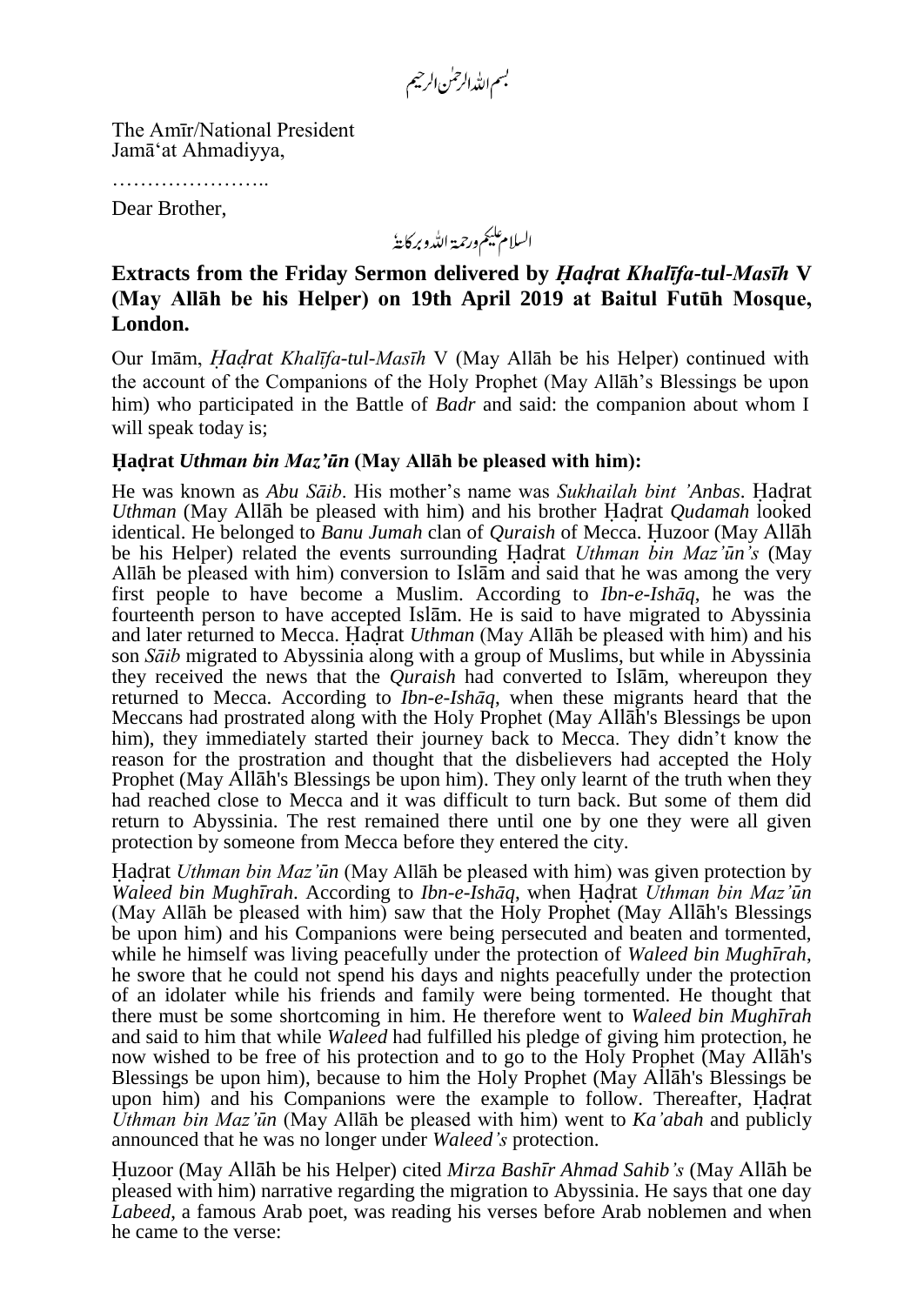#### اِئل َ ز ٍ<br>ئا ة َ نَعِیۡعِ ِلَامَحَالَ و<br>ا ل و<br>م ک

## "*Every bounty is bound to end*."

Hadrat *Uthman bin Maz'un* (May Allāh be pleased with him) said that this was wrong, because the bounties of paradise would last forever. *Labeed* was a man of high status and he became infuriated at this interruption. He said, "O people of *Quraish*, your guests were never so humiliated before, when did you start this new custom!" Someone replied that this man is a fool and that he should not be given any attention. But Hadrat *Uthman bin Maz'un* (May Allāh be pleased with him) insisted on what he had said, whereupon someone stood up and hit him hard on his face and injured his eye. *Waleed*, who had previously given protection to Hadrat *Uthman bin Maz'un* (May Allāh be pleased with him), was also present. Seeing this he said, "My protection could have saved you from this injury to your eye. You were under a powerful protection which you forsook of your own accord, and so this came to happen." Hadrat *Uthman* (May Allāh be pleased with him) replied, "I was desirous of what has happened to me. You are wailing over my injured eye, whereas my other eye is also desirous of the same fate." Hadrat *Uthman bin Maz'un* (May Allāh be pleased with him) said: The example of the Holy Prophet (May Allāh's Blessings be upon him) is sufficient for me. If he is suffering persecution, I should too.

Other accounts tell this story as follows: People said, "*Uthman*, you were under a strong protection, and your eye was secure from what it has suffered," whereupon *Uthman* replied, "God's protection is more secure and more honourable; and my other eye is desirous of the same fate as this one. For me it is incumbent that I follow the example of the Holy Prophet (May Allāh's Blessings be upon him) and his followers." *Waleed* asked, "What was wrong with my protection?" Hadrat *Uthman* (May Allāh be pleased with him) said, "I seek no protection but God's."

Huzoor (May Allāh be his Helper) said: This was the faith of these people; they felt the pain of their brothers and if their brothers were suffering they did not want to be left behind. Their relationship with the Holy Prophet (May Allāh's Blessings be upon him) was of love, so that if he was suffering, then they should not be safe from it. These examples set by the Companions irritated the disbelievers.

Hadrat Musleh Mau'ūd (May Allāh be pleased with him) says: The reason Hadrat *Uthman bin Maz'un* (May Allāh be pleased with him) gave this reply was because he had read the Holy Qur'ān and was cognizant of the teachings of Islām. In his eyes, poetic verses were meaningless. In fact, *Labeed* himself converted to Islām later. Once Hadrat 'Umar asked a governor to send him some newly composed verses by famous poets. *Labeed* had accepted Islām by this time and when he was approached for this purpose, he wrote down some verses of the Holy Qur'ān and sent them back.

Huzoor (May Allāh be his Helper) said: The following incident illustrates the deep love the Holy Prophet (May Allāh's Blessings be upon him) had for Hadrat *Uthman bin Maz'un* (May Allāh be pleased with him).

It is related that when Hadrat *Uthman* (May Allāh be pleased with him) passed away, the Holy Prophet (May Allāh's Blessings be upon him) kissed him and tears flowed from his eyes. When the Holy Prophet's (May Allāh's Blessings be upon him) son, *Ibrahim* passed away, the Holy Prophet (May Allāh's Blessings be upon him) stood next to his body and said:

### $\mathbf{r}$ ا ْ .<br>لُحِقَ بِسَلَ ب لَفِنَا الصَّالِح عُثْمَانَ بِنَ مَظُعُوْنَ

*"May you be in the company of our righteous and dear friend*, *Uthman bin Maz'un*."